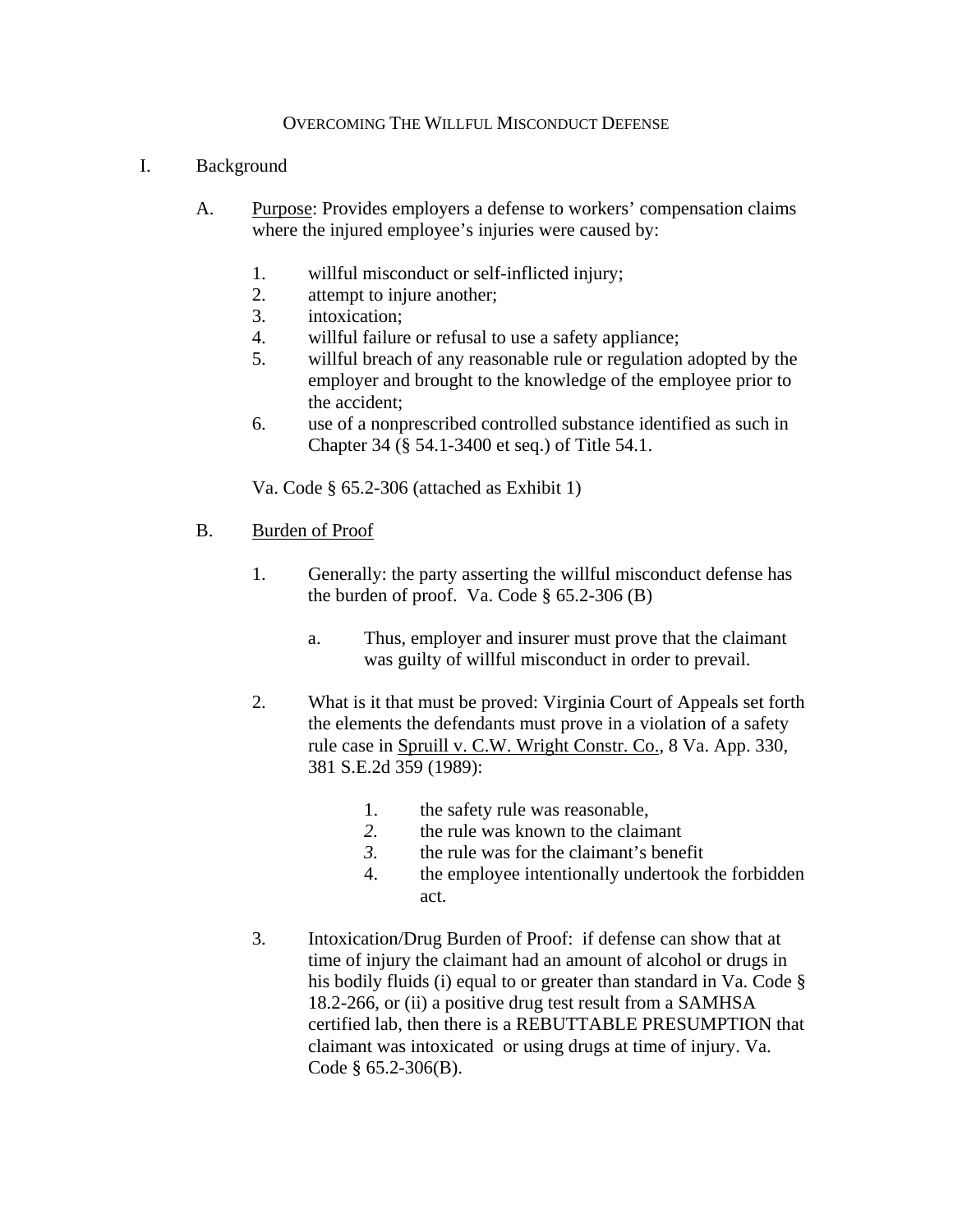- a. If defendants show claimant has a BAC above 0.08 or tested positive for drugs by a SAMHSA certified lab, then rebuttable presumption claimant was intoxicated or using drugs at time of accident.
- b. Presumption can be overcome with evidence presented by claimant. See Intoxication/Drug sections, *infra*.
- c. Defendants still must prove causation
- 4. \*\*\*Recent Amendment to Code\*\*\* General Assembly passed amendments to Va. Code  $\S$  65.306(B) that took effect 7/1/02 in an attempt to make it more difficult for claimants to overcome willful misconduct defenses based on positive intoxication/drug tests but end the presumption in death cases. New language:

The 2002 amendments *added* or deleted language in subsection B as follows:

 B. The person or entity asserting any of the defenses in this section shall have the burden of proof with respect thereto. However, if the employer raises as a defense the employee's intoxication or use of a nonprescribed controlled substance identified as such in Chapter 34 of Title 54.1, and there was at the time of the injury or death an amount of alcohol or nonprescribed controlled substance in the bodily fluids of the employee which (i) is equal to or greater than the standard set forth in § 18.2-266, or (ii) in the case of use of a nonprescribed controlled substance, yields a positive test result from a Substance Abuse and Mental Health Services Administration (SAMHSA) certified laboratory, there shall be a rebuttable presumption*, which presumption shall not be available if the employee dies as a result of his injuries,* that the employee was intoxicated *due to the consumption of alcohol* or using a nonprescribed controlled substance at the time of his injury. or death *The employee may overcome such a presumption by clear and convincing evidence.*

Virginia Code § 65.2-306 (attached as Exhibit 2)

- a. There is no rebuttable presumption if the claimant dies from his injuries.
- b. In all other cases where the rebuttable presumption is created it must be overcome by clear and convincing evidence.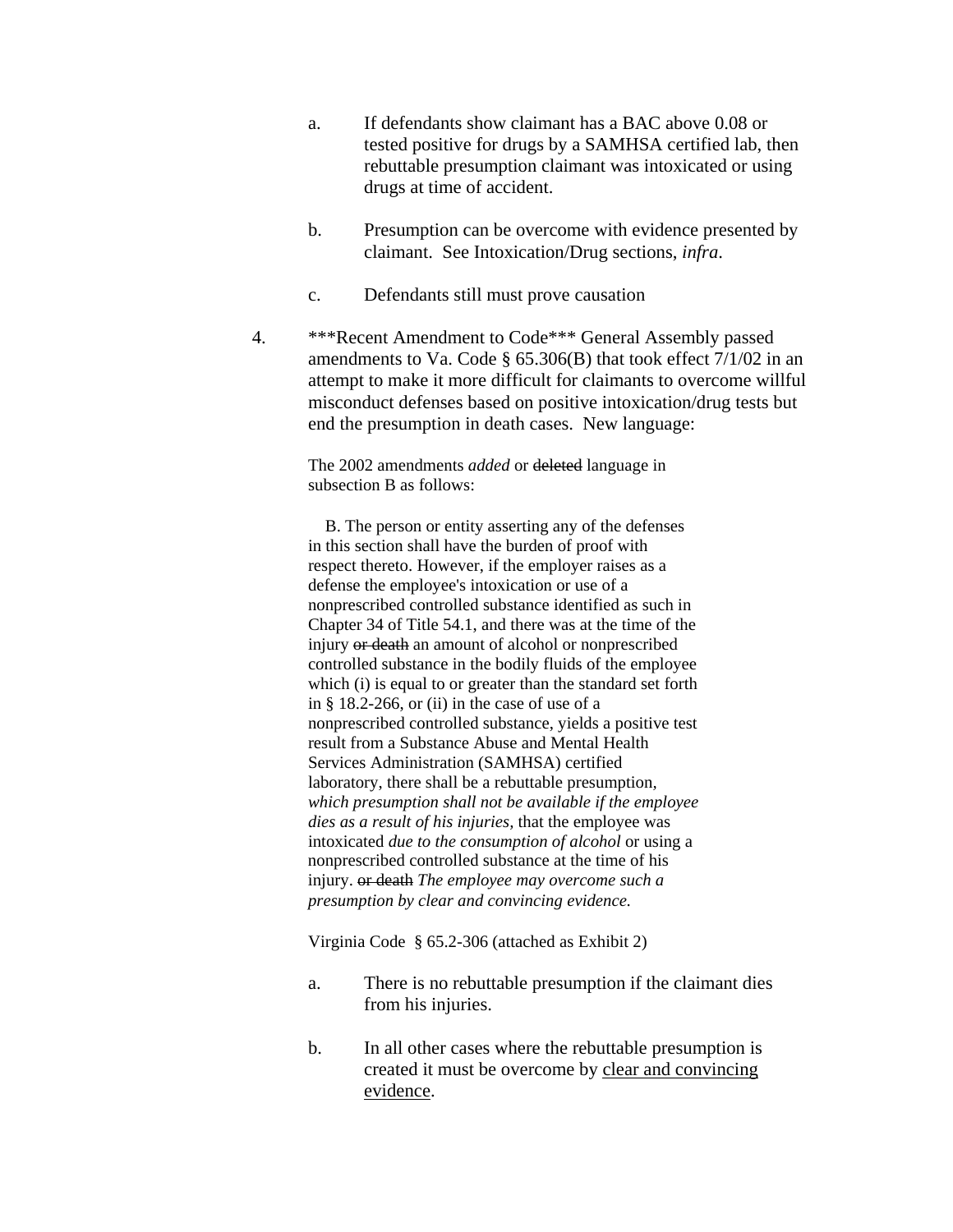- c. Effect: make it more difficult for a claimant to overcome a positive drug test or BAC result.
- 5. "Clear and convincing": no cases interpreting or applying or defining "clear and convincing" standard to willful misconduct cases. Thus, look to cases addressing "clear and convincing" in carpal tunnel cases under Va. Code § 65.2-401.
	- a. Clear and convincing defined as:

Evidence is clear and convincing when it produces in the fact finder 'a firm belief or conviction as to the allegations sought to be established. It is . . . more than a mere preponderance, but not to the extent of such certainty required beyond a reasonable doubt as in criminal cases. It does not mean clear and *unequivocal*.'

Lee Co. School Bd. v. Miller, 38 Va. App. 253, 563 S.E.2d 374 (2002)(quoting Fred C. Walker Agency v. Lucas, 215 Va. 535, 211 S.E.2d 88 (1975)).

- b. If relying on expert testimony, need more that "reasonable degree of medical probability." Instead need the expert to use words suggesting the higher standard. Words accepted by the Commission and Court of Appeals as meeting this standard include:
	- i. "the deciding factor" Lee Co. v. Miller, supra. In a footnote, the Court referenced a dictionary to define the term as the "definitive" or "conclusive" factor.
	- ii. "most probably" Id. The Court relied upon and cited a dictionary for the definition of "most" as "in or to the highest degree"
	- iii. "most likely" Buckley v. Kern Motor Inc., VWC File No. 204-61-30 (June 10, 2002).
	- iv. "high probability" *Staton v. National Fruit Product Co.*, VWC No. 187-30-46 (July 6, 1998), *aff'd sub nom.* National Fruit Product Co., Inc. v. Staton, 28 Va. App. 650, 507 S.E.2d 667 (1998) (*per curiam*), *aff'd mem.*, 259 Va. 271 (2000).